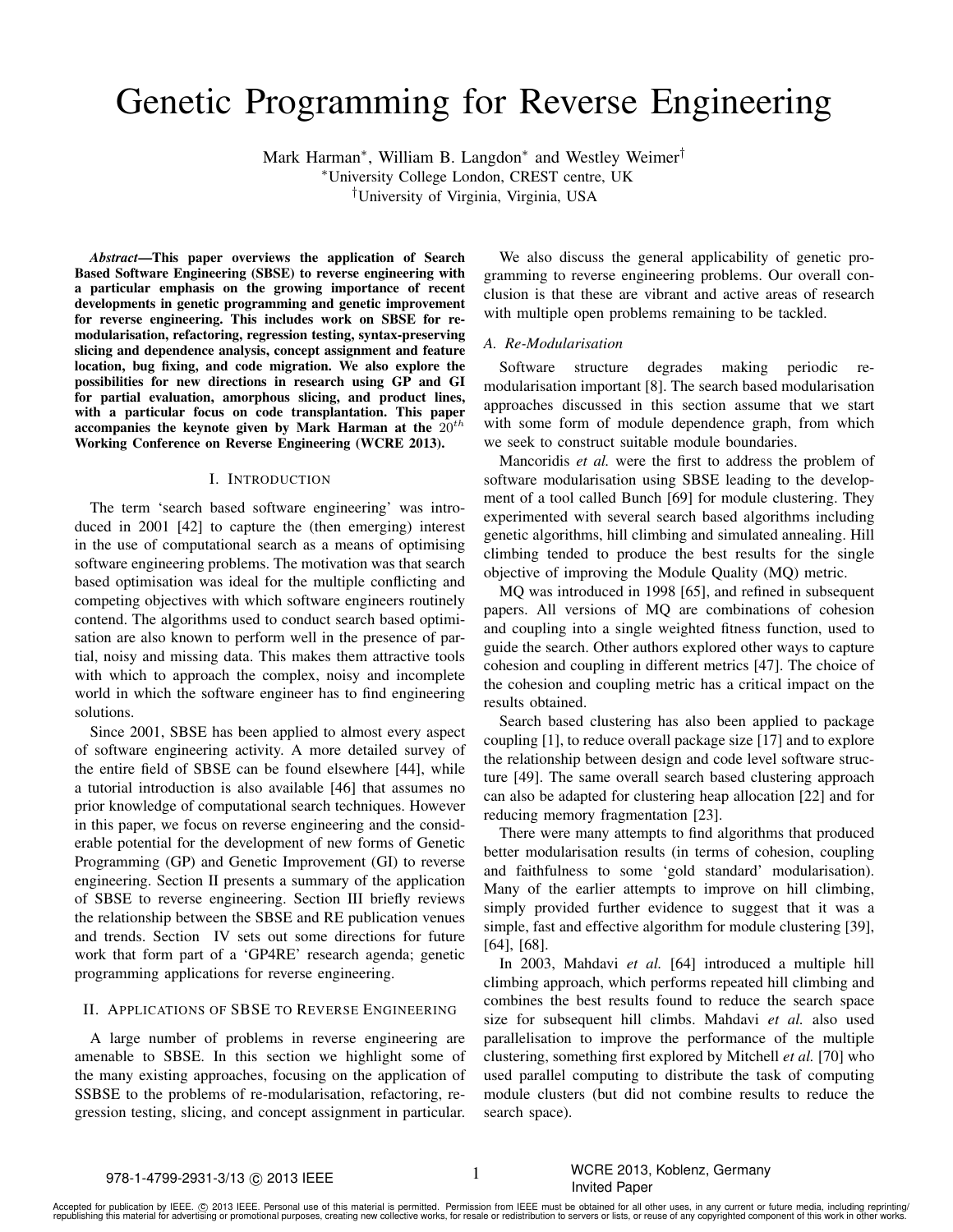This multiple hill climbing approach can improve the performance of simpler approaches. Performance is improved both through parallelisation and through the identification of high-quality building block sub-solutions that become fixed in subsequent searches to reduce search space size.

More recently, in 2011 Praditwong *et al.* introduced a multiobjective approach to module clustering [77]. The multi objective approach was the first to find module clustering solutions that improved significantly on the hill climbing algorithm, in terms of cohesion and coupling. The approach also found results that improved on the single objective, MQ, thereby demonstrating that multi objective techniques can find better single objective solutions than single objective approaches. This is a phenomenon observed elsewhere in the optimisation literature [71]; by supporting diversity and maintaining a subpopulation of candidate solutions that meet sub-objectives, a multiple objective approach can beat a single objective approach 'at its own game'.

Results by Praditwong *et al.* [77] yielded good quality, but they came at a high computational price; the multi objective search required two orders of magnitude more time than the humble hill climber. Fortunately, recent results by Barros [7] provide evidence that multi objective approaches may also be capable of outperforming single objective approaches in terms of both quality and computation time.

There has thus been a significant amount of SBSE work tackling the problem of modularisation, and many problems remain open. We draw particular attention to, and encourage future work in, multi objective module clustering, since it also allows the developer to optimise other objectives than just cohesion and coupling.

Such additional objectives might include closeness to original module structure, business goals, technical constraints, testability, and other metrics that may be important in finding a good module structure. As well as providing candidate module structures, the multi objective approach, as with all multiple objective SBSE [82], allows the engineer to explore the trade offs and tensions between the objectives, something often advocated as an advantage of SBSE [42], [34].

## *B. Refactoring*

In this subsection we highlight some SBSE approaches to optimisation and refactoring.

Early work on search based techniques for program transformation tended to focus on improving program execution time (through parallelisation) [72], [81], [91] and size [24]. These early search based approaches sought to go beyond the peep-hole optimisations available to compilers. Search based transformation seeks higher level transformations of source code that improve space and time performance.

More recently, authors have focused on the potential of search based approaches to suggest sequences of refactoring steps that might be applied to a system in order to automate or partially automate the refactoring process. There are both single [18], [74], [83] and multiple objective [48] approaches to search based refactoring.

Most of this work has concerned the code level (sourceto-source) transformation problem, but there is also work on search based transformation at the model level [30]. Search based refactoring has tended to focus on imperative languages. There is work on refactoring for declarative languages [58], [63], making search based refactoring for declarative languages an interesting topic for future work. Search based refactoring has also been suggested as a means of improving testability [37] through testability transformations [35].

Search based refactoring is a widely-studied automated refactoring approach. It can also be used to experimentally validate metrics [73] by searching for agreement and disagreement between metrics on which refactorings should be performed. In this work, the refactorings themselves are unimportant; what is important is the behaviour of the refactoring process (guided by the metrics), which is used to asses the quality of guidance offered by each metric.

We encourage more cross-fertilisation between refactoring approaches (improving non-functional properties related to maintenance and evolvability) and the genetic improvement approaches (which can be thought of as improving nonfunctional properties such as power consumption or memory traffic) discussed in Section II-F4.

#### *C. Regression Testing*

In this subsection we briefly mention SBSE approaches to regression testing. In practice, when applied to realistic programs, this becomes an optimisation problem:

# *What is the test set (or order) that will maximise the positive aspects of regression testing, while minimising the negative aspects, subject to constraints?*

Positive aspects include coverage of the system and early fault discovery, while the negative aspects include cost drivers to be minimised, such as execution time and oracle cost [45]. The constraints come from technical concerns (for example, one test must be executed first since it creates a resource consumed by subsequent test) or business concerns (for example, we prioritise tests that exercise business-critical features).

Not surprisingly, there has been a great deal of work on regression test optimisation in the SBSE literature. Elsewhere, there is a comprehensive survey on regression test optimisation [92] and a shorter 'manifesto' for the specific case of the multiobjective regression test optimisation paradigm [36]. These topics, particularly the multi objective incarnations and the regression test prioritisation formulation, remain highly active.

## *D. Slicing and Dependence Analysis*

In this subsection we relate SBSE and program slicing. Program slicing and dependence analysis has been widely studied in the reverse engineering literature, because slices have applications on comprehension [15], re-use [9], specification mining [4], understanding bug reports and tool traces [50], code salvaging [21] and testing [38], [67]. Dependence analysis also can be used to identify anti-patterns or code smells that may be the trigger for reverse engineering interventions [13], [14].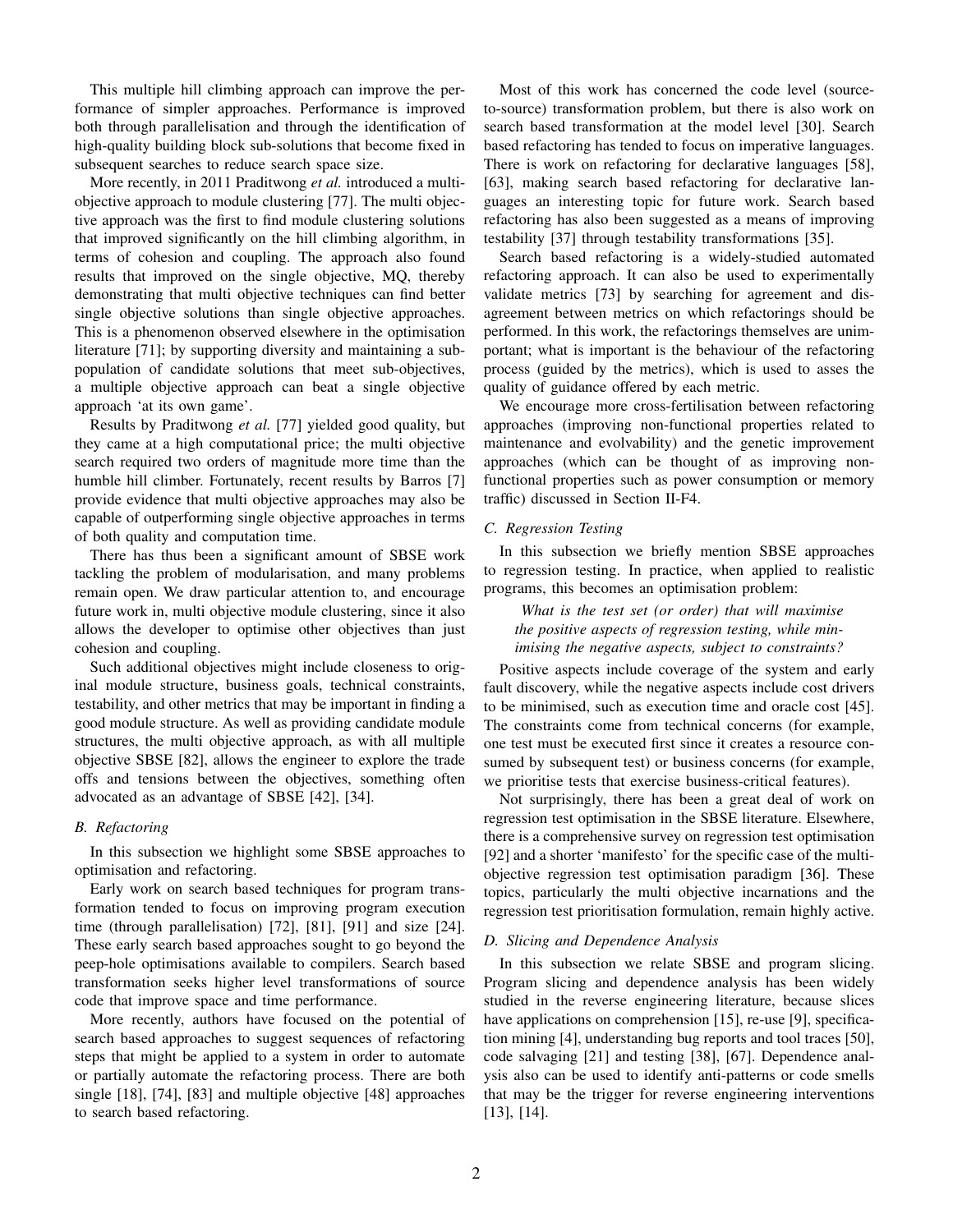There has been work on the construction of program slices using search based approaches to slice construction [25]. There has also been work on identifying dependence structures using slicing as an input to a search for sets of slices that exhibit properties that may be of interest to the reverse engineer [51]. More generally, there has been work on search based program transformation and refactoring (mentioned in Section II-B). We see a need for more work of search algorithms to find interesting dependence structures, where 'interesting' can be captured in a measurable fitness function.

#### *E. Concept Assignment and Feature Location*

Concept assignment [10] and feature location [90] have found widespread application in the reverse engineering literature. We argue that there should be more work applying SBSE to concept assignment. The problem of locating the code corresponding to a concept or feature in a legacy system is a natural starting point for comprehension and, therefore, plays a critical role in many reverse engineering problems.

The underlying challenge is to find a good fit, where 'goodness of fit' is a direct target for formulation as a fitness function. Despite the inherent optimisation flavour of the problem, the authors are aware of only one approach to search based concept or feature location [31]. In this work, goodness of fit is formulated as a measurement of signal-to-noise ratio: how much of the reported code corresponds to the features to be located, and how much is merely 'noise'? We believe there is room for additional search based approaches to be profitably applied to the problem.

#### *F. Applications of GP to Reverse Engineering*

The topics in search based reverse engineering briefly outlined so far have used a variety of search based algorithms, (most notably genetic algorithms, but also hill climbing and simulated annealing). In this subsection we briefly review topics in reverse engineering for which *genetic programming* has proved to be particularly applicable, to set the scene for Section IV, which presents our GP4RE agenda focusing on novel topics in genetic programming for reverse engineering.

*1) Bug Fixing:* Work on GP for automated bug fixing [6], [32], [62] has demonstrated that some bugs in existing programs can be automatically patched so that the regression test suite passes. This may be useful to 'buy time' for the developers who could use an automated patch to keep a system live while they investigate longer term solutions. Ultimately, it is also possible that classes of bugs might be automatically patched in ways that replace the need for human bug fixing altogether. Of particular note to a reverse engineering community, the maintainability of GP-produced fixes has been evaluated in a human study [28]. A recent survey of work in this area can be found elsewhere [61].

*2) Code Migration:* Work on code migration [59] was used to automatically port the core algorithm of a UNIX utility (gzip) from standard programming environment written in the C language to the CUDA language on a general purpose graphics processing card (GPGPU) environment.

This work suggest the possibility of using GP more widely, to assist with the difficult and long-standing challenge of reverse engineering a system from one platform, language and/or environment to another.

*3) Code Composition, Reuse and Model Extraction:* Genetic programming has been used to construct behavioural models, allowing the reverse engineer to predict the response time of an assembly of re-used components in a novel architecture into which they are to be deployed. Krogmann *et al.* [55] evaluated this approach to GP for reverse engineering behaviour predictive models by predicting the performance of a (partly reverse-engineered) file sharing application. Their model monitors data and runtime bytecode counts and uses static bytecode analysis to combine a behavioural model with platform-specific benchmarking. Fredericks and Cheng [27] also recently used GP for module reuse.

More generally, we believe that many existing model extraction approaches could benefit from search based techniques to reduce manual overhead. As an early example, while using semantics-preserving operations to extract from a program an equivalent high-level specification, Ward observed [88]:

*This process can never be completely automated there are many ways of writing the specification of a program, several of which may be useful for different purposes. So the tool must work interactively with the tedious checking and manipulation carried out automatically, while the maintainer provides highlevel "guidance" to the transformation process.*

We believe a GP search could allow such guidance to be codified in a fitness function, automatically favouring orderings of transformations that yield high-fitness specifications.

*4) Genetic Improvement and Program Synthesis:* Genetic improvement (also called Evolutionary improvement) [5], [43], [75], [76], [89]) is a form of program synthesis in which an existing program is improved, using GP. Much of this work has focussed on the improvement of the system's execution time, though it can also be applied to other non-functional properties of the system [43]. Since genetic programming tends to produce an optimised 'program' of some form, GI has also tended to focus on improving source code. However, it has also been applied at the architectural level too [79]. GI has even been applied to shader programs in the domain of computer graphics, producing tradeoffs between execution time and visual fidelity [85] via transformations that are not semantics-preserving (e.g., [80]).

Recently, Langdon and Harman reported that GI found improved versions with speed-ups of up 70x for a 50 KLoC C/C++ system [60]. Even more attractive was that this improvement could be achieved with relatively few interventions in the code. These interventions are not necessarily semanticspreserving, so they cannot be found using traditional compiler optimisation (which must be semantics-preserving by construction). However, although not semantics-preserving by construction, Langdon and Harman were able to demonstrate reasonable, even improved, faithfulness to required behaviour.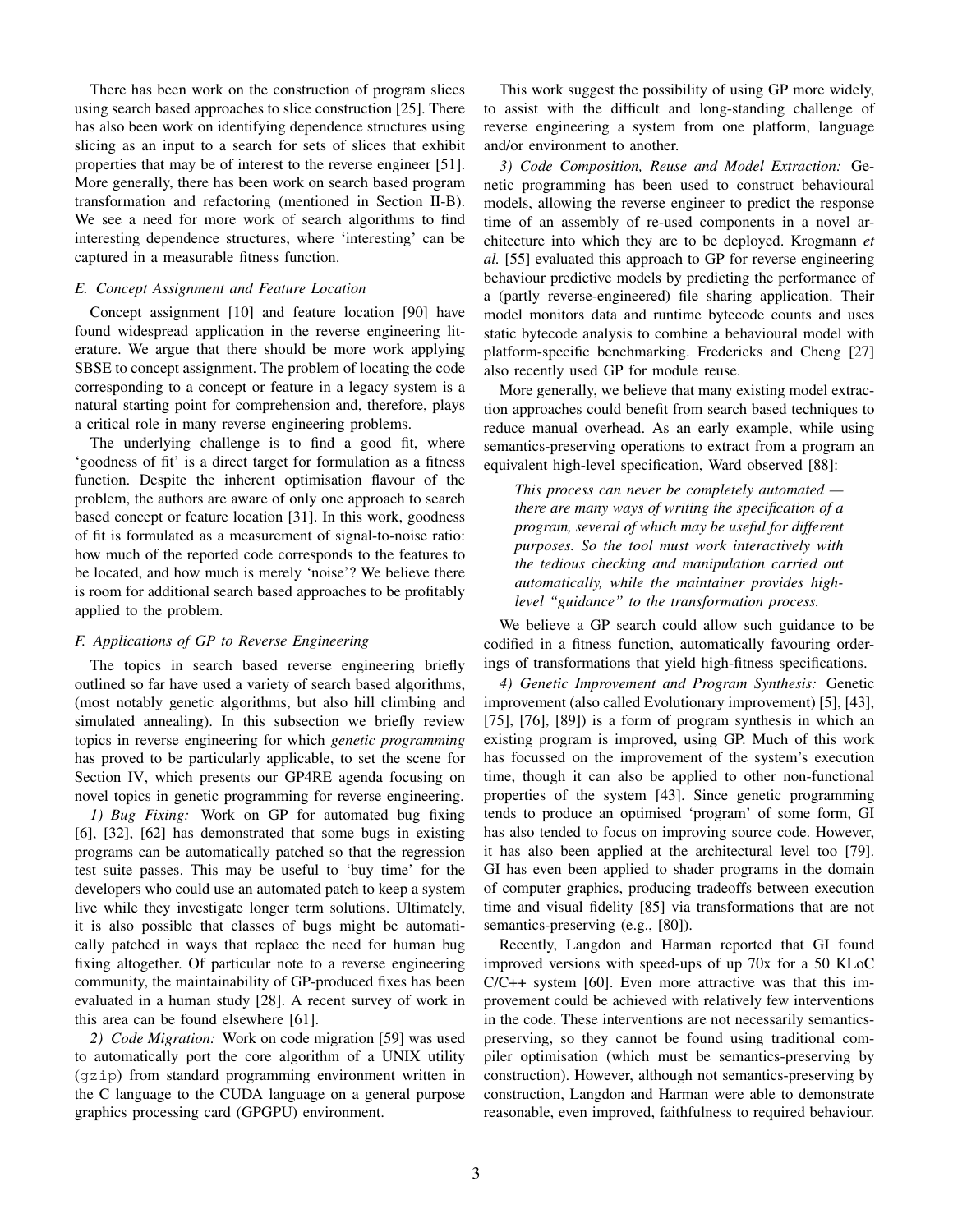# III. SBSE AND THE WORKING CONFERENCE ON REVERSE ENGINEERING (WCRE)

According to a recent survey [44], by 2010, SBSE papers had appeared in 201 different publication venues. Ranking these 201 venues by number of SBSE papers, the International Conference on Software Maintenance (ICSM) was 9th (with 9 papers) and the Conference on Software Maintenance and Reengineering (CSMR) was 14th (with 5). The Working Conference on Reverse Engineering (WCRE) is not ranked in the top 20. However, there have been three papers on SBSE in WCRE [1], [25], [52]. Not surprisingly the single venue in which the largest number of SBSE papers have appeared is the Genetic and Evolutionary Computation Conference (GECCO), which has featured a dedicated SBSE track since 2001.

However, other well-known software engineering venues such as ASE, ICSE, ISSTA, IST, JSS, TSE and STVR all appear in the top twenty by number of publications on SBSE. Some of these papers are also on topics that concern the application of SBSE to reverse engineering. Given the number of reverse engineering applications for SBSE, it is surprising that there are not more SBSE papers appearing in WCRE.

Hopefully, this keynote paper will encourage authors to consider WCRE as a potential venue for SBSE work on reverse engineering. We also hope that it may stimulate reverse engineers to consider SBSE techniques.

# IV. GP4RE: NEW GENETIC PROGRAMMING APPLICATIONS FOR REVERSE ENGINEERING

This section proposes new research directions into Genetic Programming (GP) for Reverse Engineering (RE): GP4RE.

## *A. GP for Partial Evaluation*

In partial evaluation [53] a program is partially evaluated by applying it to only some of the full range of its inputs (the inputs are partially applied). The program is evaluated with respect to be available inputs to produce not an output, but a new program. This new program is specialised to those inputs; the inputs become hardwired into the source code as a result of this partial evaluation. The hardwiring process consists of transforming the source code to optimise performance with respect to the known inputs. Typical transformations involve evaluation of expressions, constant folding and loop unrolling. As well as improving performance, partial evaluation may have other applications in reverse engineering such as program comprehension [16].

By fixing the values of some inputs, GI can be used to search for a genetically improved version of the original program that is specialised to these inputs. This can be achieved using any existing approach to GI, simply by fixing some of the input values so that the genetically improved candidates are only ever executed with these specific choices. Overfitting becomes a distinct advantage in this case; it will be one mechanism by which GI can partially evaluate the code to be improved, fitting it to the specific cases denoted by the set of inputs to which the program is partially applied.

Existing partial evaluation approaches often rely on particular backtracking search strategies (e.g., [2]), to which GP provides an alternate. Similarly, in the presence of an adequate test suite, GI holds out the promise of reducing or eliminating the manual annotation burden of many popular partial evaluation approaches (e.g., DyC [33]).

Generalised partial evaluation [29] (which partially evaluates with respect to conditions on the input) could be achieved simply be enclosing the code to be evolved in a harness that checks the conditions as pre-conditions. However, there would, of course, have to be sufficiently many test cases that meet the required pre-conditions. If there were not, then search based test data generation tools [3], [26], [41], [57] can be used to enhance the test suite.

## *B. GP for Slicing*

There are known relationships between partial evaluation and program slicing [11]. For example, a partially evaluated program can be formulated as an amorphous conditioned slice with respect to the 'all variables at all points' slicing criterion that requires complete faithfulness to the original program's semantics. Given these relationships and the discussion in Section IV-A, it should come as no surprise that there is additional scope for GI to implement various forms of slicing (over-andabove the limited initial work overviewed in Section II-D).

Using these relationships, we can extend the approach to GI for partial evaluation (Section IV-A) to GI for amorphous conditioned slicing, by restricting the test suite to those test cases that capture the slicing criterion. This would be a form of observation-based slicing [12]. It would be amorphous slicing because GP will not necessarily simply delete statements, but may add new code. It would be conditioned slicing if generalised partial evaluation were used (and more like dynamic slicing otherwise). It would be observation-based because the preservation of behaviour at the slicing criterion is tested through observation (not built-in by construction).

## *C. GP for Transplants*

We believe that there is considerable potential for search based techniques to be used to achieve software transplantation. In this section we introduce the concept of search based translation, setting out some initial definitions and possible approaches. Much more work is required to develop the idea of software transplantation, but we believe that this could prove to be a valuable application of SBSE in the future.

Suppose we could automatically incorporate a desired feature from one program into another program. We currently perform such 'reuse' entirely manually. We propose that GP be used to re-implement the new feature in a more automated fashion. Such an approach may yield a transplant that is syntactically re-constructed (through search) to ensure that the transplantation is successful. We could even transplant from one language and platform into another using this approach. We know that this is theoretically possible because of previous work on code migration (see Section II-F2).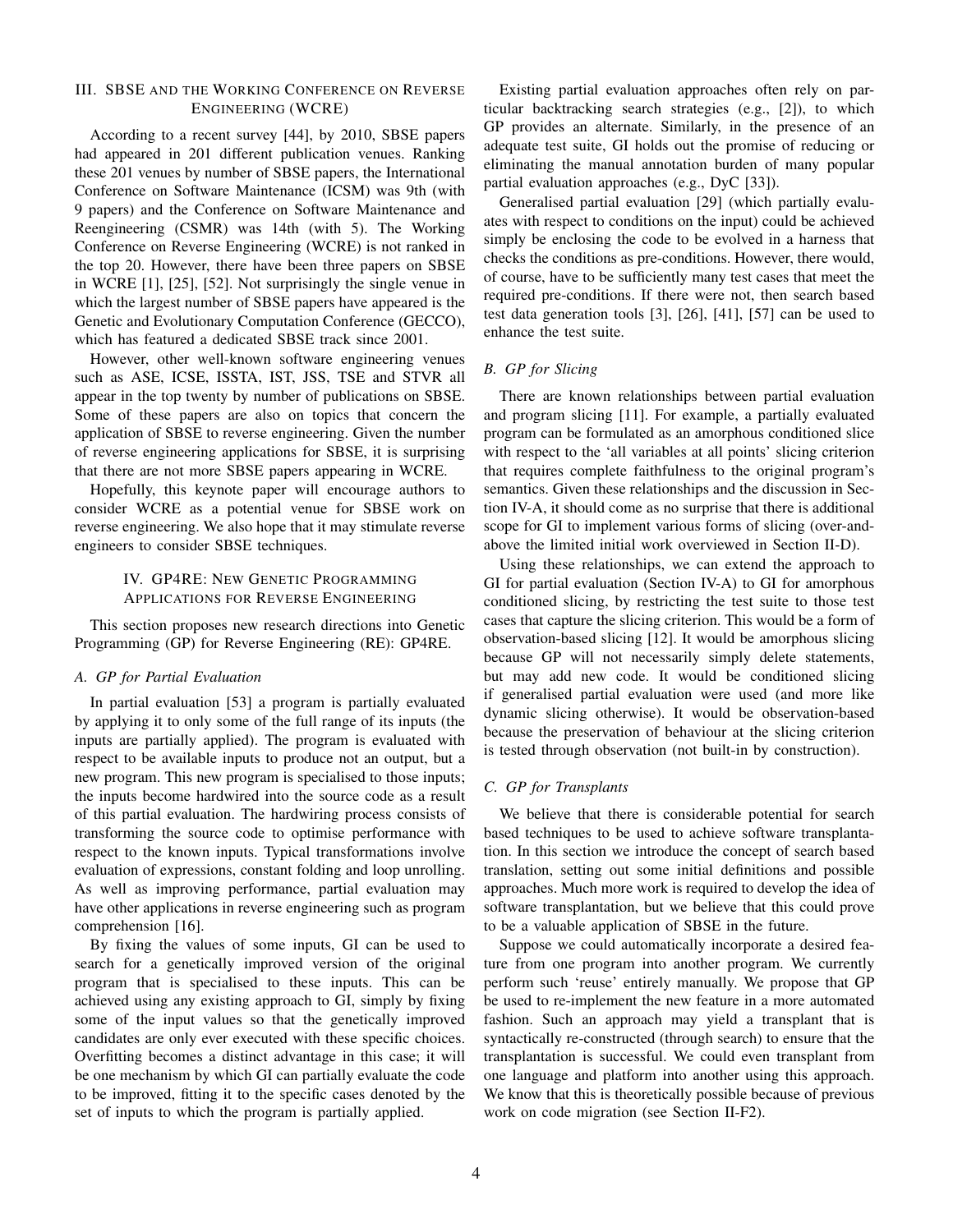*Definition 1 (Transplant):* We informally define a *software transplant* as the adaptation of one system's behaviour or structure to incorporate a subset of the behaviour or structure of another.

We could view a transplant as a more sophisticated (and ideally much more benevolent) form of the kind of 'software injection' that occurs when a virus copies itself into a host. Had the same human effort and ingenuity that has been targeted on virus design have been re-directed towards investigation of software transplantation, we might be currently experiencing far better software systems.

For example, suppose System  $D$ , a potential 'donor' of a transplant, includes a hotkey combination feature that exits the program without saving any state. The hotkey feature is a behaviour of System  $D$  that we might like to transplant into some other System  $H$ , the 'host' of the transplant. Conceptually, it should be fairly straightforward to transplant the hotkey feature into any such System  $H$  that also handles keyboard input. We suggest that a GP system should be able to perform such transplants *almost* entirely automatically.

At a high level, we identify key steps likely to occur in a software transplant algorithm to add feature  $F$  from source System  $D$  (the donor) to destination System  $H$  (the host):

- 1) Localise: Identify and localise the code  $D_F \subseteq D$  that implements  $F$  (this might use, for example, concept and feature location (see Section II-E))
- 2) **Abstract**: Construct an abstraction  $A_F$  from  $D_F$ , retaining control and data flow directly related to  $F$  in the donor but abstracting references to D-specific identifiers so that these become parameterised.
- 3) Target: Find locations  $H_F$  in the host,  $H$ , where code implementing  $F$  could be located.
- 4) Interface: Construct an interface,  $\mathcal I$  and add it to the host, H, allowing the resulting combination  $H \cup \mathcal{I}$  to act as a 'harness' into which candidate transplants can be inserted and evaluated.
- 5) Insert: Instantiate and concretise a candidate transplant  $\mathcal{A}'_F$  (concretised from  $\mathcal{A}_F$ ) at  $H_F$ .
- 6) Validate: Validate the resulting transplanted system  $H \cup$  $\mathcal{I}\cup\mathcal{A}_{F}^{\prime}.$
- 7) Repeat: Repeat the above steps until a suitably well tolerated transplant is found.

We call this seven-step approach the LATIIV<sup>R</sup> approach<sup>1</sup>: Localise, Abstract, Target, Interface, Instantiate and Verify.

In the remainder of this subsection we discuss these seven steps in more detail, highlight existing GP, RE or SBSE techniques that might be applicable.

*1) Localise: Localise the Feature in the Donor System:* Ideally, the user of a transplant system would be able to identify the interesting behaviour in the donor via the system's functionality and not by code inspection. As a first step, we propose a combination of test cases and manual annotation to identify the feature F.

<sup>1</sup>Pronounced 'Lativar'.

For example, the user might specify a regression suite  $T$ testing non-F behaviour and additional tests  $T_F$  testing F behaviour. In such a scenario, mutations to the donor that cause  $T_F$  to fail while allowing T to pass are associated with the location of the feature  $F$ . Additionally, the user might explicitly annotate particular lines of code, variable definitions or uses, or dependencies as part of (or not part of)  $F$ .

These localisation actions would require a trained software engineer. However, for some (relatively simple) transplants, it may be possible for an untrained user to identify desired behaviour in the donor that they would like to see transplanted into the host simply through the user interface.

For example, if the donor has a feature that renders the screen purple in response to a GUI button, then this 'purplisation' feature might be identified by the user and transplanted into the host simply by extending the events to which the host can respond and incorporating the purplisation action code.

Given some identification of the feature of interest, existing fault localisation [78], slicing [40], [56], [93] and feature extraction (Section II-E) approaches could be used to find the code  $D_F \subseteq D$  that implements F.

2) Abstract: Abstract the Feature: The source code  $D_F$ implementing feature  $F$  in System  $D$  is almost certain to contain explicit references to variables, functions and code specific to the donor system. For example, consider the case where  $F$  is a simple local null check:

$$
\texttt{if} \;(\texttt{ptr}\; != \; \texttt{NULL}) \; \{ \; \texttt{foo}(\texttt{*ptr}); \; \}
$$

The host system  $H$  is likely to use a different identifier and perform different behaviour in the non-null case. Indeed, System H might be written in a different language in the most extreme case. We thus desire an abstraction  $A_F$ , such as:

$$
\mathtt{if}\ (\Box_1\ !\ =\ NULL)\ \{\ \Box_2(\Box_1);\ \}
$$

The syntax suggests a *transplantation template* where  $\square_1$ is an unspecified local pointer variable and  $\Box_2$  is a use of it. Similar abstractions are already learned automatically in other domains (e.g., documentation synthesis [20]) and such templates have already been successfully applied to automated bug fixing [54].

*3) Target: Find Candidate Destinations in the Target System:* In theory this step could be completely automatic, with a search based algorithm trying out many possible locations  $H_F$  in the target System H to host the transplant. In practice, feasibility will likely require a combination of test cases and manual annotations for System  $H$ , akin to those used to localise the feature in the source system.

As a simple example, consider the case of transplanting additional GUI- or keyboard-handling behaviour. Ideally, this step would be as simple as locating the switch statement that dispatches code based upon GUI or keyboard events and adding an additional case branch. This localisation can additionally take advantage of the structure of the abstract feature template  $A_F$ . For instance, in the local null check example above the template should favour destinations where a local pointer is in scope.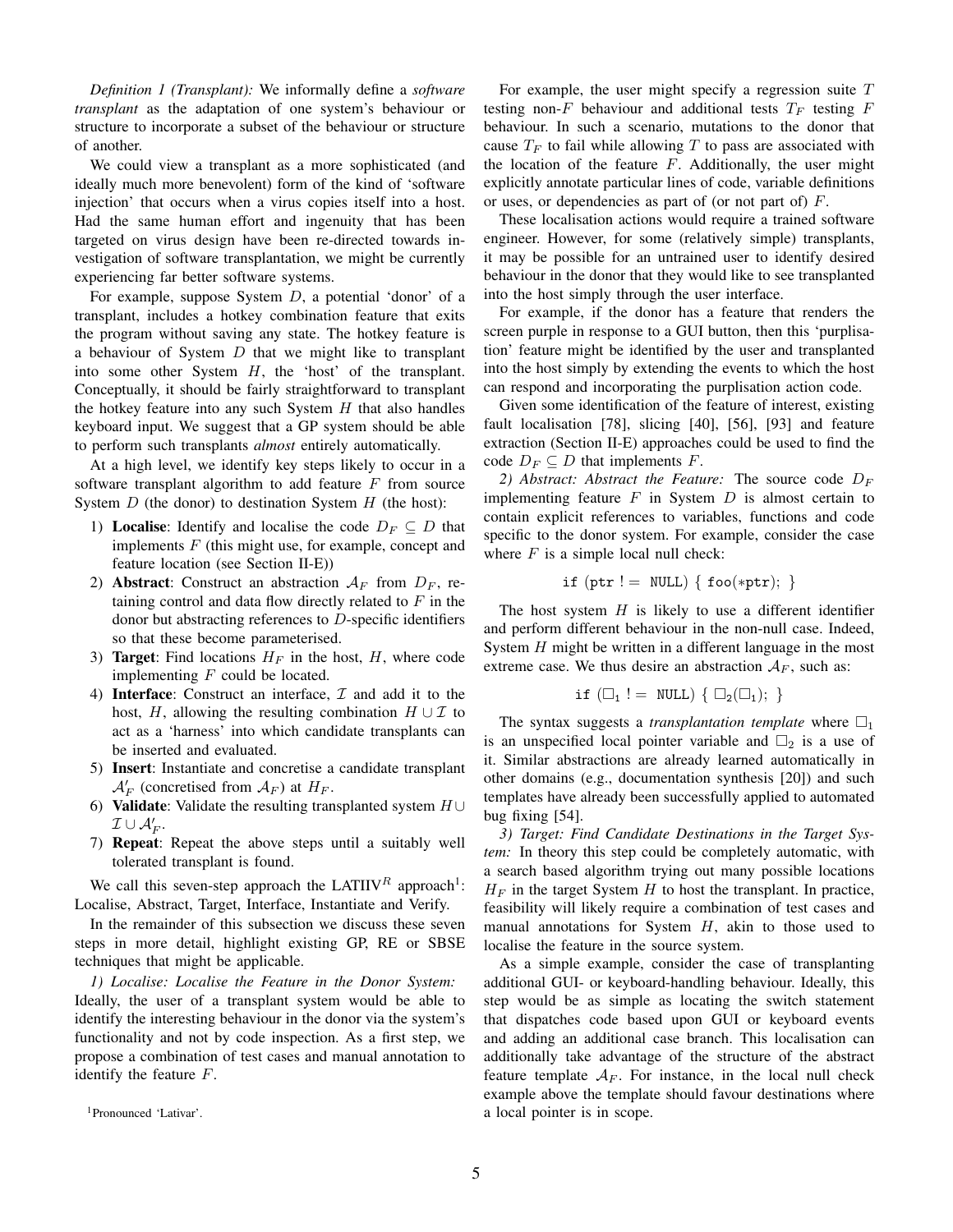*4) Interface: Construct an Interface Between Transplant and Host:* In the case where donor and host systems are written in different language we may need a parameter passing mechanism (perhaps through abstracted variable instances) so that we can evaluate candidate re-implementations of the feature against the original (which would act as oracle). A similar approach has previously been used in search based code migration (Section II-F2).

However, such interface construction will also be useful in cases where the same platform, environment and programming language dialect are used for the host into which the transplant is located and the donor from which it is taken. It will assist with testing and on-going maintenance.

The process of defining the interface may be automated, given that the localisation and abstraction steps have produced an abstracted feature and the target step has identified a location in which to insert the transplant into the host. Some interfaces may be trivial. However, for maintainability and ease of testing, it will probably make sense to capture the transplant as a function or procedure, with a defined interface (through formal and actual parameters). This will assist in testing, for example, using unit testing approaches to test the transplant (with the original feature playing the role of oracle).

*5) Insert: Instantiate and Concretise the Transplant:* Given a destination location  $H_F$  and the abstract template for the feature  $A_F$ , we want to apply the transplantation template at that destination. While our examples have been phrased in terms of code additions, interesting transplants are likely to involve deletions and replacements as well. For example, the null check template above might be phrased as a replacement:

$$
\square_2(\square_1) \qquad \Longrightarrow \qquad \text{if } (\square_1 \text{ } != \text{ NULL}) \text{ } \{\text{ } \square_2(\square_1); \text{ } \}\\
$$

This phrasing suggests that an unguarded use of a pointer should be replaced by a null-checked version of the same use. However, since such templates likely contain 'holes' or other abstract references, we must concretize them, choosing functions and identifiers specific to the host System H. For example, one concretization of the previous replacement template might be:

$$
\begin{array}{rcl}\n\text{host\_action(*host\_ptr}); & \implies \\
\text{if (host\_ptr != NULL) { host\_action(*host\_ptr)}; }\n\end{array}
$$

Once this template is concretized, it can then be instantiated at any occurrence of host\_action(\*host\_ptr); at  $H_F$ , replacing that use with the guarded null check. Thus each template will likely have multiple concretizations, and each such concretization can likely be instantiated at (applied to) multiple points in  $H_F$ , phrasing both such choices as search problems.

The instantiation of such templates has been studied in the bug fixing context [54] and has a direct formulation as a search problem considering possible mappings from template holes to local instantiations. In practice, instantiations are likely to require assignments, casts, coercions and other 'glue code' to form an interface between the behaviour  $A_F$  from the donor and the context  $H_F$  of the host.

For example, a template involving the Eclipse IDE may require an ASTNode object where only an IFile object is in scope. Ideally, this glue code will be capture by the interface. Algorithms such at Prospector [66] solve exactly this issue, synthesising such glue code from input and output types. Similarly, 'programming by sketching' or 'storyboard' approaches [84] synthesise working algorithms in the presence given structured but incomplete information about the contents. Finally, if user annotations take the form of contracts or specifications, recent advances in automated synthesis admitting the creation of non-trivial algorithms from scratch (e.g., Bresenham's, Dijkstra's, etc.) [86] could be applied.

*6) Validation: Validating the Resulting Transplantation:* In a search based setting, many candidate transplants may be considered before an acceptable one is found. We highlight a number of dimensions along which the quality of a transplant might be evaluated during the validation stage.

- 1) Passes new feature tests: The transplant implements the new desired behaviour correctly. Ideally, all tests of the host (System  $H$ ) for the new feature  $F$  should pass after the transplant.
- 2) Passes regression tests: The transplant does not disrupt existing behaviour by introducing side effects. There are two cases of side effects:
	- a) The truth, the whole truth: The transplant retains required existing behaviour of  $H$ . Ideally, all tests (and invariants, contracts, etc.) associated with System  $H$  (the host) that do not directly conflict with feature  $F$  from the donor (System  $D$ ) should pass after transplantation. Standard regression testing might be used to determine if the transplant sacrifices existing behaviour [92].
	- b) ... and noting but the truth: The transplant does not introduce new undesired behaviour. This might be measured in terms of anomaly detection or fuzz testing [62]. Automated test data generation [3],  $[26]$ ,  $[41]$ ,  $[57]$  could be used to augment the host's existing test suite for higher coverage of the changed area  $H_F$ .
- 3) Passes quality tests: The transplant is readable, maintainable and/or acceptable. If the post-transplant system is to be maintained by humans, metrics or user studies of readability [19], maintainability [28] or acceptability [54] should be used.

These criteria are similar to the use of test cases in automated bug fixing [6], [32], [62]. Indeed, automated bug fixing is a special case of transplantation and transplantation as a special case of program improvement, which is, in turn a special case of program synthesis.

That is, in traditional search based program repair, the donor and host are the same system. We seek a transplant that replaces the buggy code with code that implements the new feature of 'correct behaviour'. In this sense, repairs are special kinds of transplants. All transplantation seeks to improve an existing program.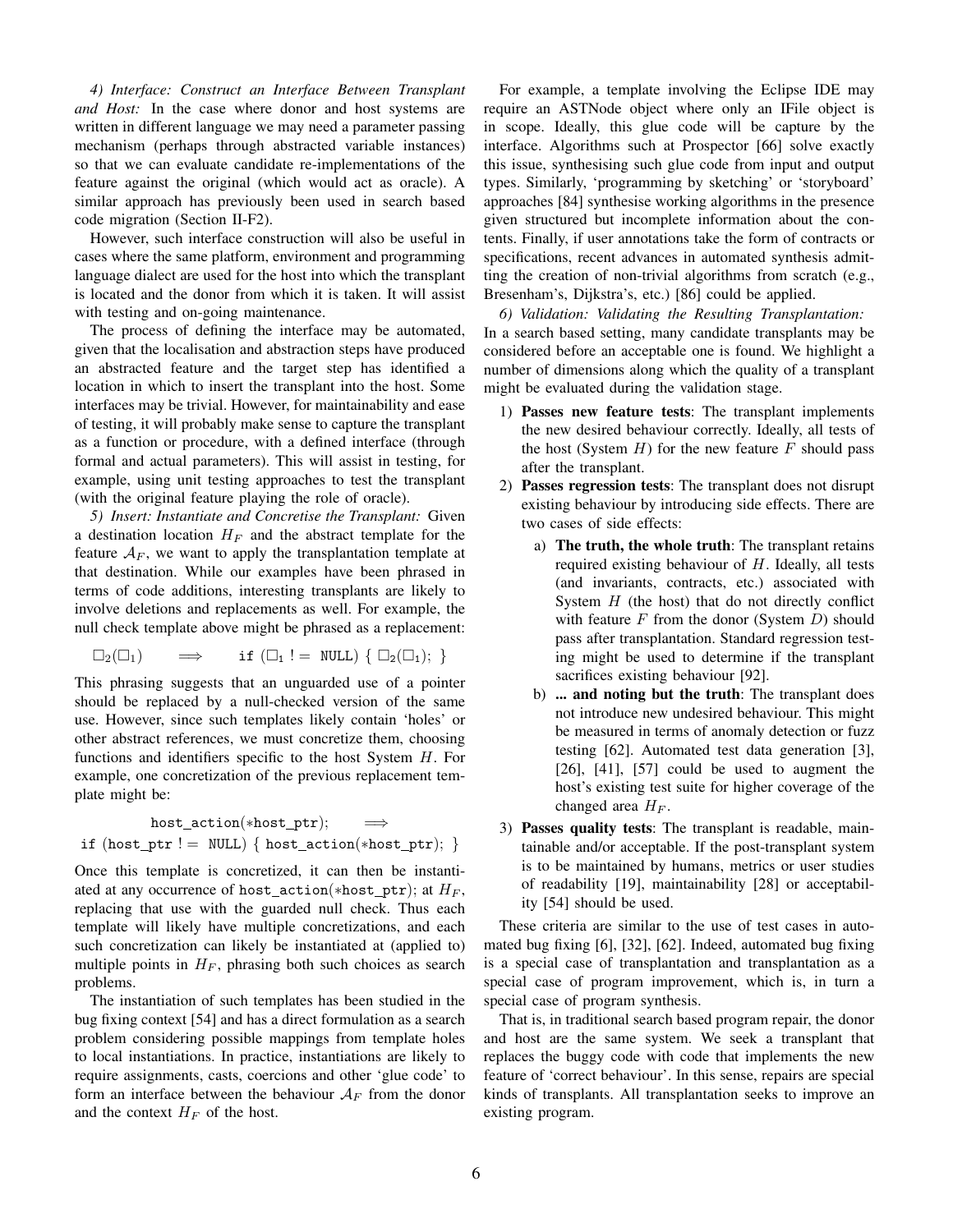In this sense, transplantation is a special case of program improvement: it seeks to improve the behaviour of an existing program. Finally, since program synthesis is concerned with automated code generation, program improvement can be regarded as a special case of synthesis. The synthesised code is not written from scratch, but augments some existing program or system.

*7) Discussion:* While not every approach to software transplanting need necessarily follow the LATIIV $<sup>R</sup>$  process outlined</sup> above, we believe it highlights the challenges that will be encountered. Localisation, abstraction, targeting, interfacing, inserting and validation are all likely to be critical to any such approach. We also believe that an SBSE formulation is also very natural: given a fixed set of abstract templates and targets from the localisation, search through that space until a concretization and instantiation are validated.

We note that not all software transplantation tasks are of equal complexity. Since the most direct and well-studied approaches to localisation and validation are based on testing, we propose that researchers begin with independent implementations of the same API or specification, thus allowing the donor and host to share tests. In this formulation, transplanting is akin to automated bug-fixing [6], [32], [62] with the bug being that host fails the tests related to feature  $F$  and the possible fixes all coming from the source code of the donor.

Independent implementations also make attractive testbeds. For example, it is easy to imagine experiments to transplant encryption code from one ZIP compression library to another (or one audio or video codec library, etc.). Similarly, researchers might make use of the multiple similar-but-notidentical implementations of the various core Unix utilities (e.g., Ultrix vs. Solaris vs. GNU) or the various secure socket libraries (e.g., OpenSSL vs. GnuTLS vs. NSS vs. CyaSSL, etc.), not all of which support the same subset of protocols.

Some code will be simply untransplantable, because the two systems are just too different. For example, we cannot meaningfully transplant a payroll update procedure into a disk controller; they are simply incompatible *species* of software. Defining the systems that can be mutual hosts and donors might be an intellectual mechanism for defining *species of software systems*. Such a definition of software species may be a valuable contribution in itself (and one with surprising findings). This alone might justify the effort to explore research opportunities in software transplantation.

It seems clear that some of the socket libraries mentioned above will be similar enough to admit transplants; it is equally easy to imagine that some code will be simply *untransplantable* into some hosts. For example, we cannot meaningfully transplant a payroll procedure into a disk drive controller; they are incompatible species of software.

Even intra-species transplants might be rejected, perform poorly or cause side effects. A transplant is *rejected* if the resulting host-plus-transplant simply fails to compile. The transplant *performs poorly* if it fails some of the tests which check the new desired functionality. It *causes side effects* if some regression test fails.

As with animal transplantation, a rejected transplant is useless, but poorly performing and side-effecting transplants may be acceptable. For example, a transplant may add sufficient value to the host to be retained until something better can be found. If it causes side effects that can be tolerated or ameliorated then it may also be retained. For example, a transplant that causes a slight degradation in performance might be tolerated, while one that adds 'junk' to a log file could be ameliorated by incorporating a filter.

#### *D. GP for Software Product Lines*

There has recent been work on regression test optimisation for Software Product Lines (SPLs) [87] using SBSE techniques related to those overviewed in Section II-C, but GP has not been used for the generation and merging of SPL branches.

The idea of GP for SPLs was proposed in the 'GISMOE Challenge' keynote paper at ASE 2012 [43], but has yet to be fully explored. The idea is to use GI to create new branches automatically and to merge versions when the product family becomes large or unwieldy.

A new branch can be thought of as a transplant in the sense defined in Section IV-C above. If a donor system can be found then the SPL branch can be extended using a transplanting approach. However, even where there is no donor, an extension could be provided by GI, so long as there are sufficient test cases available that capture the additional desired functionality.

For small extensions, it would make sense to put effort into defining test cases, rather than into hand-writing code that might otherwise be found by a GP. After all, a test suite will be required to check that the branch is correct, so why not define it up front?

A merge of several branches can be performed by seeking to locate a parameterisation of the branches that allows a single fragment of code to implement all branches. GI can be used to find the smallest set of parameters that allows the smallest set of code to be used to suffice for all branches; a natural multi objective formulation.

Observe that there always exists a solution with maximal code size and small parameter set size: it is simply the switch of all branches, parameterised by a single enumeration-type parameter that selects between them. Of course, this would be a trivial solution that adds no value. The goal of GI SPL automated branch merging is to improve on this.

## *E. GP for Reverse Engineering Strategies*

One overall reverse engineering scenario could be characterised as a three step process: decompose, evolve, re-compose. That is, a system is first decomposed into models. There is some existing work on refactoring and extraction of models mentioned in Sections II-B and II-F3 that could assist here.

The components extracted through decomposition can then be re-evolved into improved versions using the GI approach outlined in Section II-F4. Finally, there is the remaining problem of how to re-compose the system into a new composition of (improved) modules. This reassembly may be done by GP.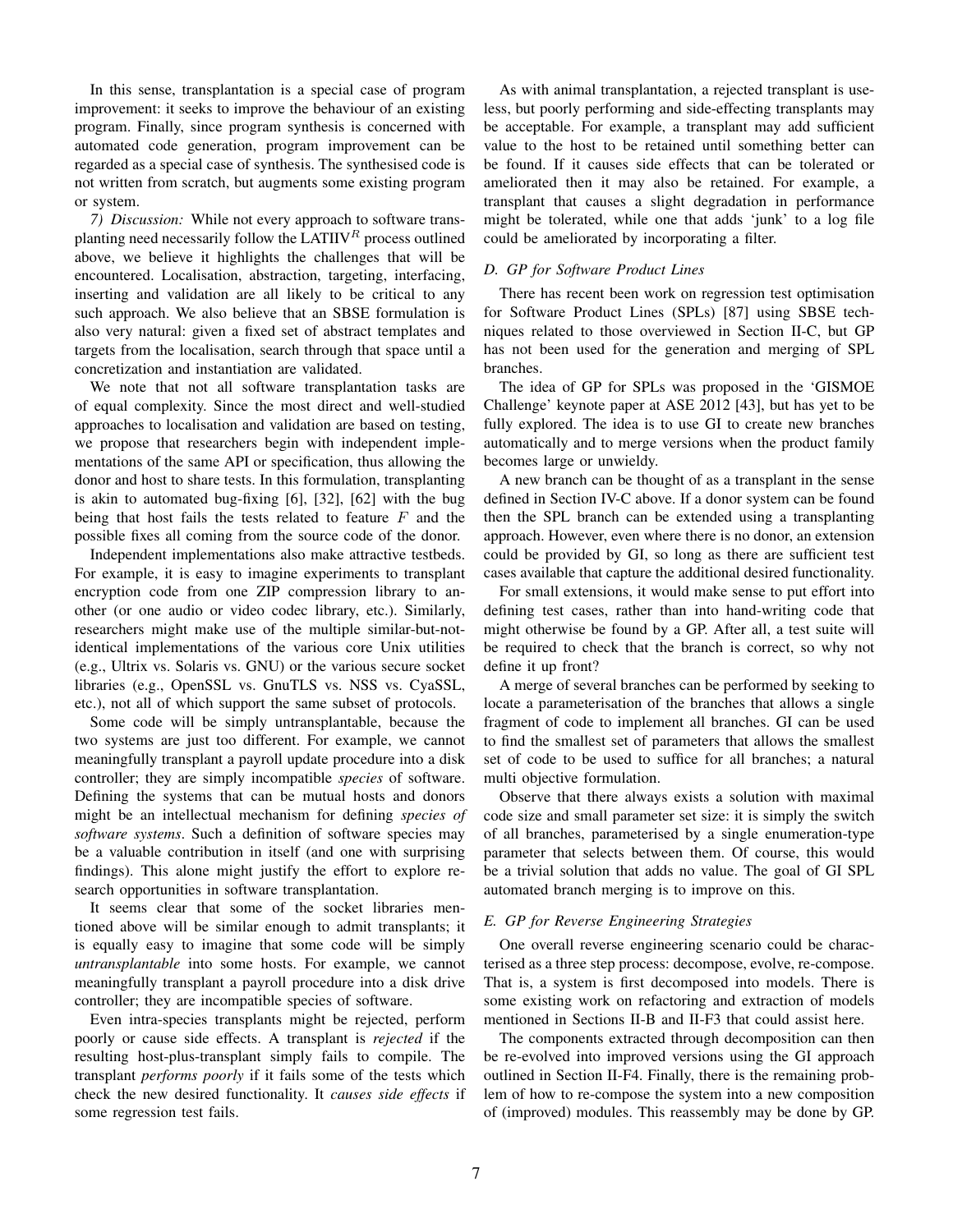Currently, research on reverse engineering proceeds in problem-specific silos that target parts of each of these phases. In the RE literature, we can find work on extraction of reusable components and work on techniques to help engineers improve these components. We also find (once again, separate) work on reuse and integration of components. What we need is a coherent overall process that combines all of these phases as well as suitable benchmarks for evaluating them in tandem — since each is clearly dependent upon and affects the others.

Since all phases of the overall RE process could potentially be partly automated as optimisation problems for SBSE, there is also the eventual opportunity to combine all three phases into an over-arching strategy. Using GP to evolve effective strategies for RE, we could envisage a future for RE in which the whole reverse engineering process is treated as a single optimisation problem, for which we seek an optimal overall strategy. The phases of this process are also sub-problems, each of which can be formulated as an optimisation problem.

#### V. CONCLUSION

In this paper we have briefly described the application of Search Based Software Engineering to reverse engineering. The literature shows a recent upsurge in papers on Genetic Programming (GP) for reverse engineering, with exciting results on automated software repair, migration and improvement using GP. We believe that there are many more equally fruitful applications of GP in problems of slicing, transformation and partial evaluation.

We also outlined, in more detail, the use of GP to achieve automated and semi-automated software transplants and advocate its use in software product line extension and branch merging. We believe GP may even provide a means to search for overall reverse engineering strategies. Much of this research agenda (a 'GP4RE research agenda') remains to be explored. We are very interested to collaborate with other researchers and practitioners on these and related topics.

Acknowledgements: Thanks to the many people whose work has influenced and inspired the ideas for GP4RE set out in this paper, including Enrique Alba, Andrea Arcuri, Peter Bentley, Lionel Briand, Edmund Burke, Betty Cheng, John Clark, Prem Devanbu, Robert Feldt, Stephanie Forrest, Carlo Ghezzi, Sumit Gulwani, Mike Holcombe, Yue Jia, Kiran Lakhotia, Emmanuel Letier, Claire Le Goues, Phil McMinn, Tim Menzies, Gabriela Ochoa, Justyna Petke, Riccardo Poli, Ralf Reussner, Martin Rinard, Moshe Sipper, Zhendong Su, Paolo Tonella, David White, John Woodward, Xin Yao, Shin Yoo, Yuanyuan Zhang & Andreas Zeller. Many apologies to any of those whom we neglected to mention.

Langdon and Harman are supported by EPSRC Grant EP/I033688 (GISMO: Genetic Improvement of Software for Multiple Objectives). Harman is additionally supported by EPSRC Grants EP/J017515 and EP/I010165 and a platform grant (EP/G060525) for the CREST centre at UCL. Weimer is partly supported by NSF grants CCF 0954024 CCF 0905373 and DARPA grant P-1070-113237.

#### **REFERENCES**

- [1] Hani Abdeen, Stéphane Ducasse, Houari Sahraoui, and Ilham Alloui. Automatic package coupling and cycle minimization. In 16<sup>th</sup> *Working Conference on Reverse Engineering (WCRE '09)*, pages 103–112, Lille, France, 13-16 October 2009. IEEE.
- [2] Mads Sig Ager, Olivier Danvy, and Henning Korsholm Rohde. Fast partial evaluation of pattern matching in strings. *ACM Trans. Program. Lang. Syst.*, 28(4):696–714, 2006.
- [3] Nadia Alshahwan and Mark Harman. Automated web application testing using search based software engineering. In 26th *IEEE/ACM International Conference on Automated Software Engineering (ASE 2011)*, pages 3 – 12, Lawrence, Kansas, USA, 6th - 10th November 2011.
- [4] Glenn Ammons, Rastislav Bodík, and James R. Larus. Mining specifications. In *The 29*th *SIGPLAN-SIGACT Sxymposium on Principles of Programming Languages (POPL 2002)*, pages 4–16, Portland, OR, USA, January 2002.
- [5] Andrea Arcuri, David Robert White, John A. Clark, and Xin Yao. Multi-objective improvement of software using co-evolution and smart seeding. In 7<sup>th</sup> International Conference on Simulated Evolution and *Learning (SEAL 2008)*, pages 61–70, Melbourne, Australia, December 2008. Springer.
- [6] Andrea Arcuri and Xin Yao. A Novel Co-evolutionary Approach to Automatic Software Bug Fixing. In *Proceedings of the IEEE Congress on Evolutionary Computation (CEC '08)*, pages 162–168, Hongkong, China, 1-6 June 2008. IEEE Computer Society.
- [7] Márcio de Oliveira Barros. An analysis of the effects of composite objectives in multiobjective software module clustering. In *Proceedings of the 14th International Conference on Genetic and Evolutionary Computation Conference (GECCO '12)*, pages 1205–1212, Philadelphia, USA, 7-11 July 2012. ACM.
- [8] Gabriele Bavota, Andrea De Lucia, Andrian Marcus, and Rocco Oliveto. Software re-modularization based on structural and semantic metrics. In 17th *Working Conference on Reverse Engineering, WCRE 2010*, pages 195–204. IEEE Computer Society, 2010.
- [9] Jon Beck and David Eichmann. Program and interface slicing for reverse engineering. In *IEEE/ACM* 15th *Conference on Software Engineering (ICSE'93)*, pages 509–518, Los Alamitos, California, USA, 1993. IEEE Computer Society Press.
- [10] T. J. Biggerstaff, B. Mitbander, and D. Webster. The concept assignment problem in program understanding. In *15th International Conference on Software Engineering*, pages 482–498, Los Alamitos, California, USA, May 1993. IEEE Computer Society Press.
- [11] David Binkley, Sebastian Danicic, Mark Harman, John Howroyd, and Lahcen Ouarbya. A formal relationship between program slicing and partial evaluation. *Formal Aspects of Computing*, 18(2):103–119, 2006.
- [12] David Binkley, Nicolas Gold, Mark Harman, Jens Krinke, and Shin Yoo. Observation-based slicing. Technical Report RN/13/13, Computer Sciences Department, University College London (UCL), UK, June 20th 2013.
- [13] David Binkley, Nicolas Gold, Mark Harman, Zheng Li, Kiarash Mahdavi, and Joachim Wegener. Dependence anti patterns. In  $4^{th}$ *International ERCIM Workshop on Software Evolution and Evolvability (Evol'08)*, pages 25–34, L'Aquila, Italy, September 2008.
- [14] David Binkley and Mark Harman. Locating dependence clusters and dependence pollution. In 21st *IEEE International Conference on Software Maintenance*, pages 177–186, Los Alamitos, California, USA, 2005. IEEE Computer Society Press.
- [15] David Binkley, Mark Harman, L. Ross Raszewski, and Christopher Smith. An empirical study of amorphous slicing as a program comprehension support tool. In 8 th *IEEE International Workshop on Program Comprehension*, pages 161–170, Los Alamitos, California, USA, June 2000. IEEE Computer Society Press.
- [16] Sandrine Blazy and Philie Facon. Partial evaluation for program comprehension. *ACM Computing Surveys*, 30(3), September 1998. Article 17.
- [17] Thierry Bodhuin, Massimiliano Di Penta, and Luigi Troiano. A Search-based Approach for Dynamically Re-packaging Downloadable Applications. In *Proceedings of the 2007 Conference of the IBM Center for Advanced Studies on Collaborative Research (CASCON '07)*, pages 27–41, Richmond Hill, Ontario, Canada, 22-25 October 2007. ACM.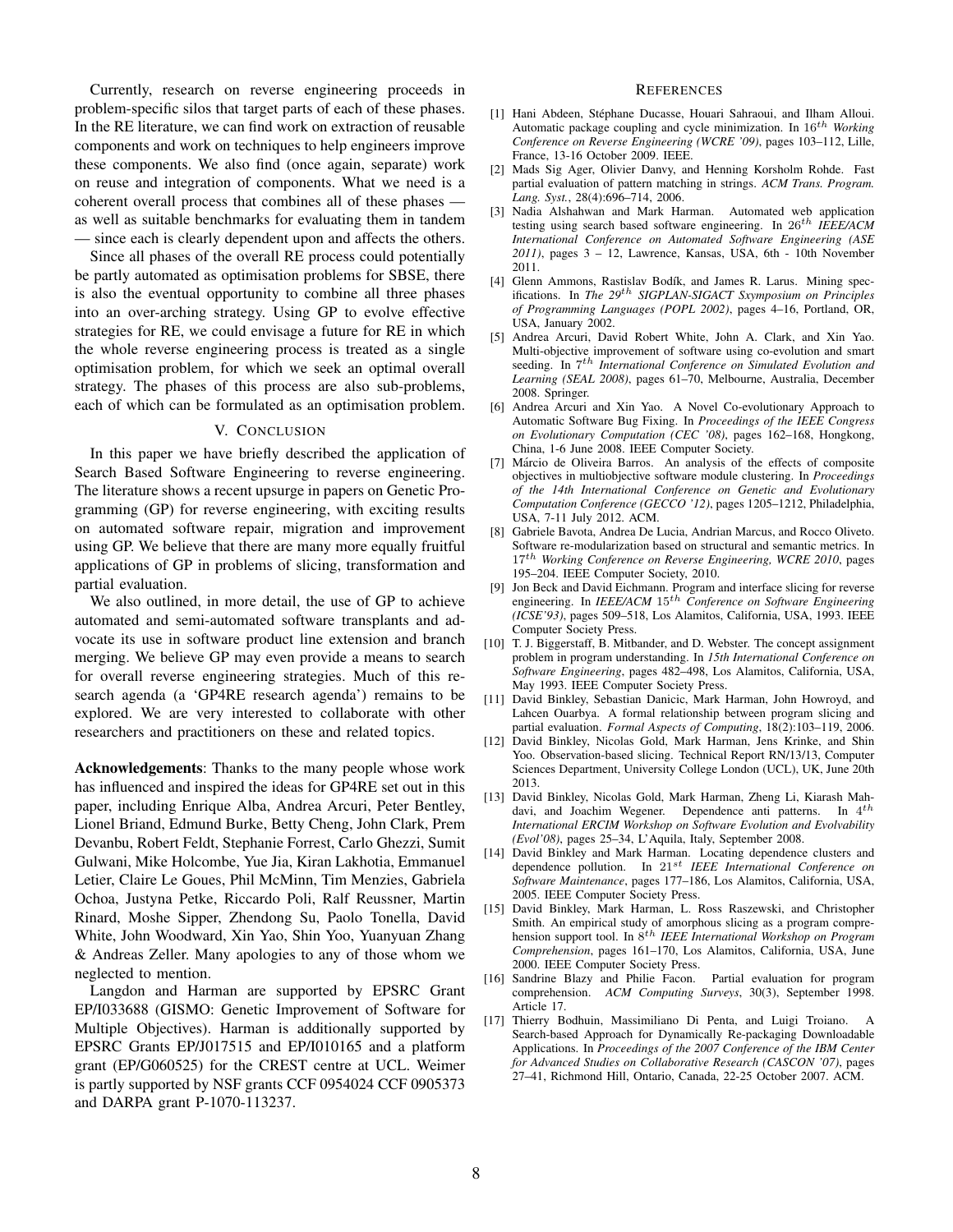- [18] Salah Bouktif, Giuliano Antoniol, Ettore Merlo, and Markus Neteler. A Novel Approach to Optimize Clone Refactoring Activity. In *Proceedings of the 8th Annual Conference on Genetic and Evolutionary Computation (GECCO '06)*, pages 1885–1892, Seattle, Washington, USA, 8-12 July 2006. ACM.
- [19] Raymond P. L. Buse and Westley Weimer. Learning a metric for code readability. *IEEE Trans. Software Eng.*, 36(4):546–558, 2010.
- [20] Raymond P. L. Buse and Westley Weimer. Synthesizing API usage examples. In *34*th *International Conference on Software Engineering (ICSE 2012)*, pages 782–792, Zurich, Switzerland, June 2012.
- [21] Gerardo Canfora, Aniello Cimitile, Andrea De Lucia, and G. A. Di Lucca. Software salvaging based on conditions. In *International Conference on Software Maintenance*, pages 424–433, Los Alamitos, California, USA, September 1994. IEEE Computer Society Press.
- [22] Myra Cohen, Shiu Beng Kooi, and Witawas Srisa-an. Clustering the Heap in Multi-Threaded Applications for Improved Garbage Collection. In *Proceedings of the 8th annual Conference on Genetic and Evolutionary Computation (GECCO '06)*, pages 1901–1908, Seattle, Washington, USA, 8-12 July 2006. ACM.
- [23] Christian Del Rosso. Reducing Internal Fragmentation in Segregated Free Lists using Genetic Algorithms. In *Proceedings of the 2006 International Workshop on Interdisciplinary Software Engineering Research (WISER '06)*, pages 57–60, Shanghai, China, 20 May 2006. ACM.
- [24] Deji Fatiregun, Mark Harman, and Rob Hierons. Evolving transformation sequences using genetic algorithms. In 4 th *International Workshop on Source Code Analysis and Manipulation (SCAM 04)*, pages 65– 74, Los Alamitos, California, USA, September 2004. IEEE Computer Society Press.
- [25] Deji Fatiregun, Mark Harman, and Rob Hierons. Search-based amorphous slicing. In 12th *International Working Conference on Reverse Engineering (WCRE 05)*, pages 3–12, Carnegie Mellon University, Pittsburgh, Pennsylvania, USA, November 2005.
- [26] Gordon Fraser and Andrea Arcuri. Evosuite: automatic test suite generation for object-oriented software. In 8<sup>th</sup> *European Software Engineering Conference and the ACM SIGSOFT Symposium on the Foundations of Software Engineering (ESEC/FSE '11)*, pages 416–419. ACM, September 5th - 9th 2011.
- [27] Erik M. Fredericks and Betty H.C. Cheng. Exploring automated software composition with genetic programming. In *Proceeding of The 15th Annual Conference Companion on Genetic and Evolutionary Computation (GECCO '13)*, pages 1733–1734, Amsterdam, The Netherlands, 6-10 July 2013. ACM.
- [28] Zachary P. Fry, Bryan Landau, and Westley Weimer. A human study of patch maintainability. In *International Symposium on Software Testing and Analysis, (ISSTA 2012)*, pages 177–187, Minneapolis, MN, USA, July 2012.
- [29] Yoshihiko Futamura and Kenroku Nogi. Generalized partial computation. In D. Bjrner, Andrei P. Ershov, and Neil D. Jones, editors, *IFIP TC2 Workshop on Partial Evaluation and Mixed Computation*, pages 133–151. North–Holland, 1987.
- [30] Adnane Ghannem, Ghizlane El Boussaidi, and Marouane Kessentini. Model refactoring using interactive genetic algorithm. In *Proceedings of the 5th International Symposium on Search Based Software Engineering (SSBSE '13)*, volume 8084, pages 96–110, St. Petersburg, Russia, 24-26 August 2013. Springer.
- [31] Nicolas Gold, Mark Harman, Zheng Li, and Kiarash Mahdavi. search based approach to overlapping concept boundaries. In  $22^{nd}$ *International Conference on Software Maintenance (ICSM 06)*, pages 310–319, Philadelphia, Pennsylvania, USA, September 2006.
- [32] Claire Le Goues, Michael Dewey-Vogt, Stephanie Forrest, and Westley Weimer. A systematic study of automated program repair: Fixing 55 out of 105 bugs for \$8 each. In *International Conference on Software Engineering (ICSE 2012)*, Zurich, Switzerland, 2012.
- [33] Brian Grant, Markus Mock, Matthai Philipose, Craig Chambers, and Susan J. Eggers. DyC: an expressive annotation-directed dynamic compiler for C. *Theor. Comput. Sci.*, 248(1-2):147–199, 2000.
- [34] Mark Harman. The current state and future of search based software engineering. In Lionel Briand and Alexander Wolf, editors, *Future of Software Engineering 2007*, pages 342–357, Los Alamitos, California, USA, 2007. IEEE Computer Society Press.
- [35] Mark Harman. Open problems in testability transformation. In *1st International Workshop on Search Based Testing (SBT 2008)*, Lillehammer, Norway, 2008.
- [36] Mark Harman. Making the case for MORTO: Multi objective regression test optimization. In 1 st *International Workshop on Regression Testing (Regression 2011)*, Berlin, Germany, March 2011.
- [37] Mark Harman. Refactoring as testability transformation. In *Refactoring and Testing Workshop (RefTest 2011)*, Berlin, Germany, March 2011.
- [38] Mark Harman and Sebastian Danicic. Using program slicing to simplify testing. *Software Testing, Verification and Reliability*, 5(3):143–162, September 1995.
- [39] Mark Harman, Robert Hierons, and Mark Proctor. A New Representation and Crossover Operator for Search-based Optimization of Software Modularization. In *Proceedings of the 2002 Conference on Genetic and Evolutionary Computation (GECCO '02)*, pages 1351–1358, New York, USA, 9-13 July 2002. Morgan Kaufmann Publishers.
- [40] Mark Harman and Robert Mark Hierons. An overview of program slicing. *Software Focus*, 2(3):85–92, 2001.
- [41] Mark Harman, Yue Jia, and Bill Langdon. Strong higher order mutationbased test data generation. In  $8^{th}$  *European Software Engineering Conference and the ACM SIGSOFT Symposium on the Foundations of Software Engineering (ESEC/FSE '11)*, pages 212–222, New York, NY, USA, September 5th - 9th 2011. ACM.
- [42] Mark Harman and Bryan F. Jones. Search based software engineering. *Information and Software Technology*, 43(14):833–839, December 2001.
- [43] Mark Harman, William B. Langdon, Yue Jia, David R. White, Andrea Arcuri, and John A. Clark. The GISMOE challenge: Constructing the pareto program surface using genetic programming to find better programs (keynote paper). In 27th *IEEE/ACM International Conference on Automated Software Engineering (ASE 2012)*, Essen, Germany, September 2012.
- [44] Mark Harman, Afshin Mansouri, and Yuanyuan Zhang. Search based software engineering: Trends, techniques and applications. *ACM Computing Surveys*, 45(1):Article 11, November 2012.
- [45] Mark Harman, Phil McMinn, Muzammil Shahbaz, and Shin Yoo. A comprehensive survey of trends in oracles for software testing. Technical Report Research Memoranda CS-13-01, Department of Computer Science, University of Sheffield, 2013.
- [46] Mark Harman, Phil McMinn, Jerffeson Teixeira de Souza, and Shin Yoo. Search based software engineering: Techniques, taxonomy, tutorial. In Bertrand Meyer and Martin Nordio, editors, *Empirical software engineering and verification: LASER 2009-2010*, pages 1–59. Springer, 2012. LNCS 7007.
- [47] Mark Harman, Stephen Swift, and Kiarash Mahdavi. An empirical study of the robustness of two module clustering fitness functions. In *Genetic and Evolutionary Computation Conference (GECCO 2005)*, pages 1029–1036, Washington DC, USA, June 2005. Association for Computer Machinery.
- [48] Mark Harman and Laurence Tratt. Pareto optimal search-based refactoring at the design level. In *GECCO 2007*: Proceedings of the 9<sup>th</sup> *annual conference on Genetic and evolutionary computation*, pages 1106 – 1113, London, UK, July 2007. ACM Press.
- [49] Sunny Huynh and Yuanfang Cai. An Evolutionary Approach to Software Modularity Analysis. In *Proceedings of the 1st International Workshop on Assessment of Contemporary Modularization Techniques (ACoM'07)*, pages 1–6, Minneapolis, USA, 20-26 May 2007. ACM.
- [50] Ranjit Jhala and Rupak Majumdar. Path slicing. In *Proceedings of the ACM SIGPLAN 2005 Conference on Programming Language Design and Implementation (POPL 2005)*, pages 38–47, Chicago, IL, USA, June 2005.
- [51] Tao Jiang, Nicolas Gold, Mark Harman, and Zheng Li. Locating dependence structures using search based slicing. *Information and Software Technology*, 50(12):1189–1209, 2008.
- [52] Tao Jiang, Mark Harman, and Youssef Hassoun. Analysis of procedure splitability. In 15th *Working Conference on Reverse Engineering (WCRE'08)*, pages 247–256, Antwerp, Belgium, October 2008.
- [53] Neil D. Jones, Carsten K. Gomard, and Peter Sestoft. *Partial Evaluation and Automatic Program Generation*. Prentice-Hall International, London, England, 1993.
- [54] Dongsun Kim, Jaechang Nam, Jaewoo Song, and Sunghun Kim. Automatic patch generation learned from human-written patches. In *35*th *International Conference on Software Engineering (ICSE '13)*, pages 802–811, San Francisco, CA, USA, May 2013.
- [55] Klaus Krogmann, Michael Kuperberg, and Ralf Reussner. Using genetic search for reverse engineering of parametric behaviour models for performance prediction. *IEEE Transactions on Software Engineering*, 36(6):865–877, November-December 2010.